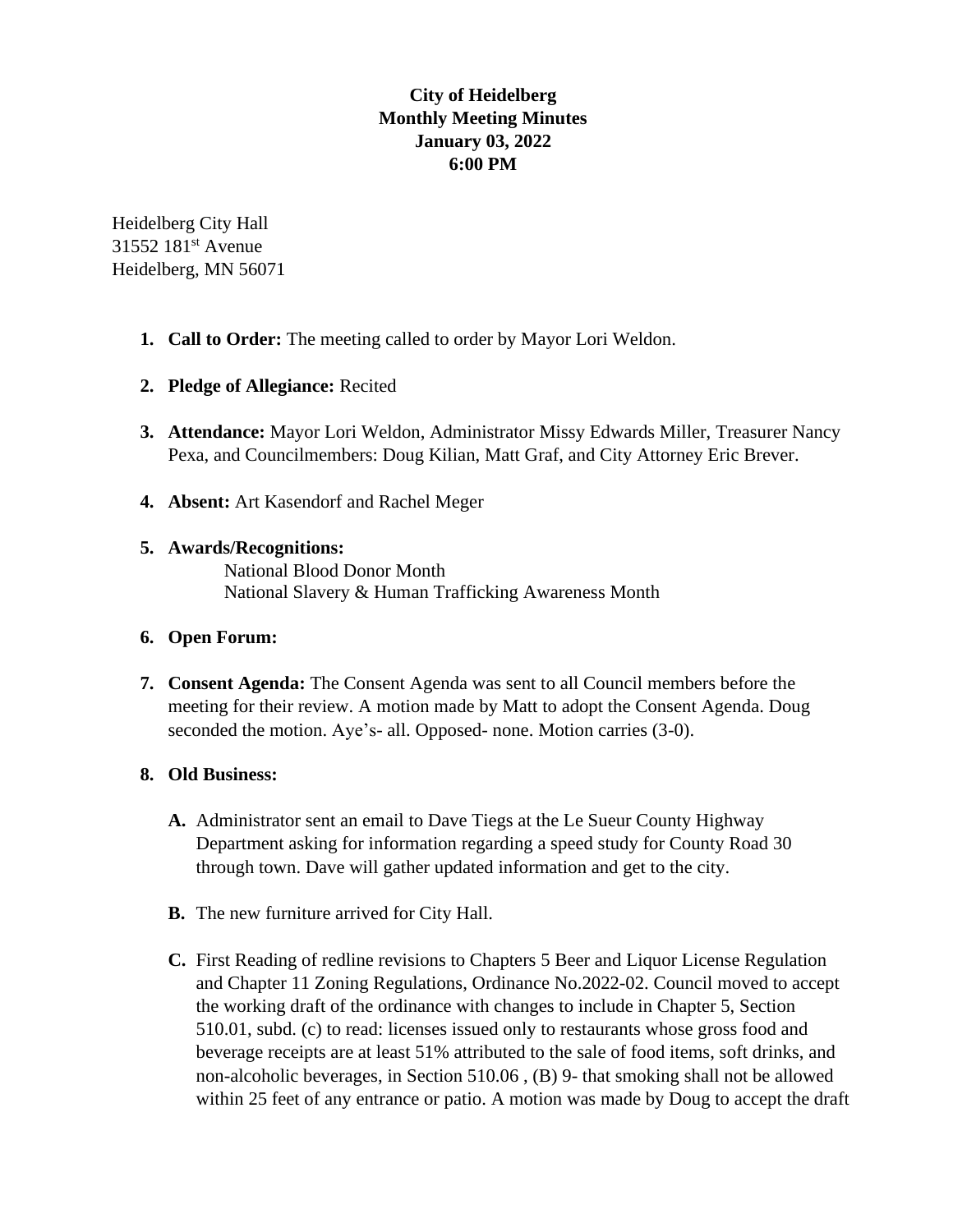with changes made and move it to a public hearing. Matt seconded the motion. Ayesall. Opposed- none. Motion carries.

### **9. New Business:**

**A.** Annual Organization of Official Business is as follows:

## **OFFICAIALS & INSTITUTIONS**

City Fire Representative Ron Weiers Official City Paper New Prague Times Official Depository First State Bank & Trust Road & Culvert Inspector Don Hlavac Weed Inspector Doug Filzen Building Inspector Corey Block Acting Mayor Rachel Meger

# **WAGES**

| <b>Mayor Salary</b>                           | \$960.00 Stipe |
|-----------------------------------------------|----------------|
| <b>Council Salary</b>                         | \$780.00 Stip  |
| <b>Treasurer Salary</b>                       | \$1,500.00 Sti |
| Administrator Salary (Clerk, Zoning, Website) | \$5,000.00 Sti |
| Mileage                                       | \$.58 Per Mile |
| <b>Snow Plowing</b>                           | \$20.00 Per Ea |
| Road & Culvert Inspector Salary               | \$200.00 Stipe |
| <b>Weed Inspector Salary</b>                  | \$100.00 Stipe |
|                                               |                |

### **LICENSE FEES**

| Tobacco                              | 500.00     |
|--------------------------------------|------------|
| Consumption & Display Permit         | 100.00     |
| Liquor License: Combination /On-Sale | \$1,500.00 |
| Liquor License: Off-Sale             | \$1,000.00 |
| Sunday Liquor                        | 500.00     |
| One Day Liquor                       | 100.00     |
| Adult Use                            | \$5,000.00 |
| <b>Adult Use Investigation Fee</b>   | \$1,500.00 |

#### **APPLICATION FEES**

| <b>Application for Rezoning</b>                        |    | 200.00 |
|--------------------------------------------------------|----|--------|
| <b>Application for Variance</b>                        |    | 200.00 |
| Application for Conditional Use (CUP)                  | S  | 200.00 |
| Application for Amendments to CUP/PUD                  | S  | 200.00 |
| <b>Application for Preliminary Plat</b>                | S  | 200.00 |
| <b>Application for Final Plat</b>                      | S  | 200.00 |
| <b>Application for Liquor License</b>                  | S. | 500.00 |
| (All application fees are subject to an attorney fee.) |    |        |

City Attorney Eric Brever w/ Wornson Goggins City Fire & Rescue New Prague Fire Protection

> $2nd + $80.00$  Per Meeting end Plus +  $$65.00$  Per Meeting pend  $Plus + $65.00$  Per Meeting pend Plus  $+$  \$65.00 Per Meeting ach Snow Removal  $Rend + $ 100.00$  Per Inspection  $2nd + $ 50.00$  Per Inspection